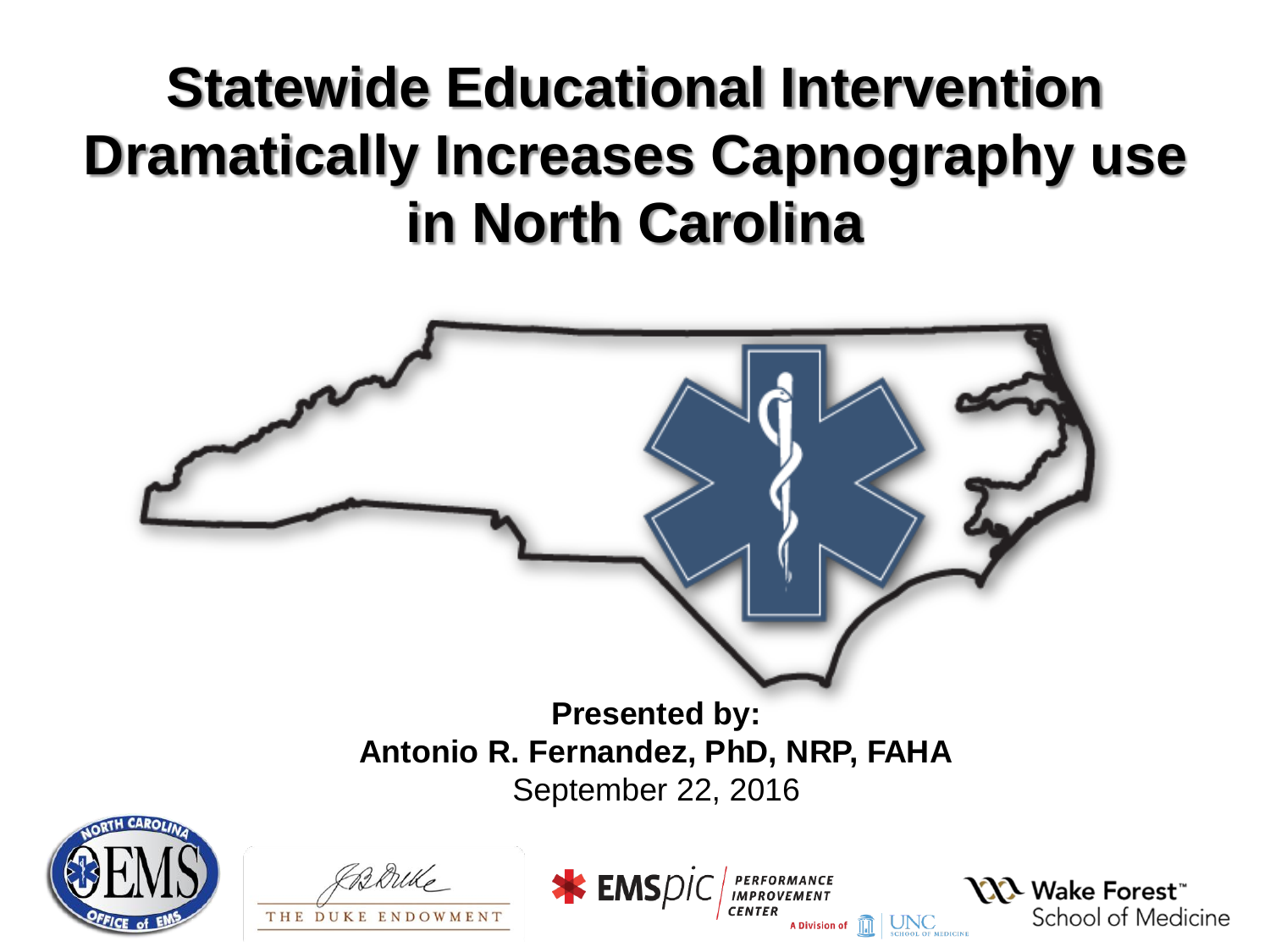# Study Authors

- o **Antonio R. Fernandez, PhD, NRP, FAHA**  EMS Performance Improvement Center, Department of Emergency Medicine, University of North Carolina – Chapel Hill, Chapel Hill, North Carolina, USA
- o **Michael Mastropole, BS, EMT-B**  EMS Performance Improvement Center, Department of Emergency Medicine, University of North Carolina – Chapel Hill, Chapel Hill, North Carolina, USA
- o **David Ezzell, MPA, EMT-P**  North Carolina Office of Emergency Medical Services, North Carolina Department of Health and Human Services, Raleigh, North Carolina, USA
- o **Jennifer Kagarise Wilson, BA, EMT-B**  EMS Performance Improvement Center, Department of Emergency Medicine, University of North Carolina – Chapel Hill, Chapel Hill, North Carolina, USA
- o **James Winslow, MD, MPH, FACEP**  North Carolina Office of Emergency Medical Services, North Carolina Department of Health and Human Services, Raleigh, North Carolina, USA; 3 Department of Emergency Medicine, Wake Forest School of Medicine, Winston-Salem, North Carolina, USA

**\*** EMSDI

PERFORMANCE<br>IMPROVEMENT

**YXX** Wake Forest<sup>"</sup>



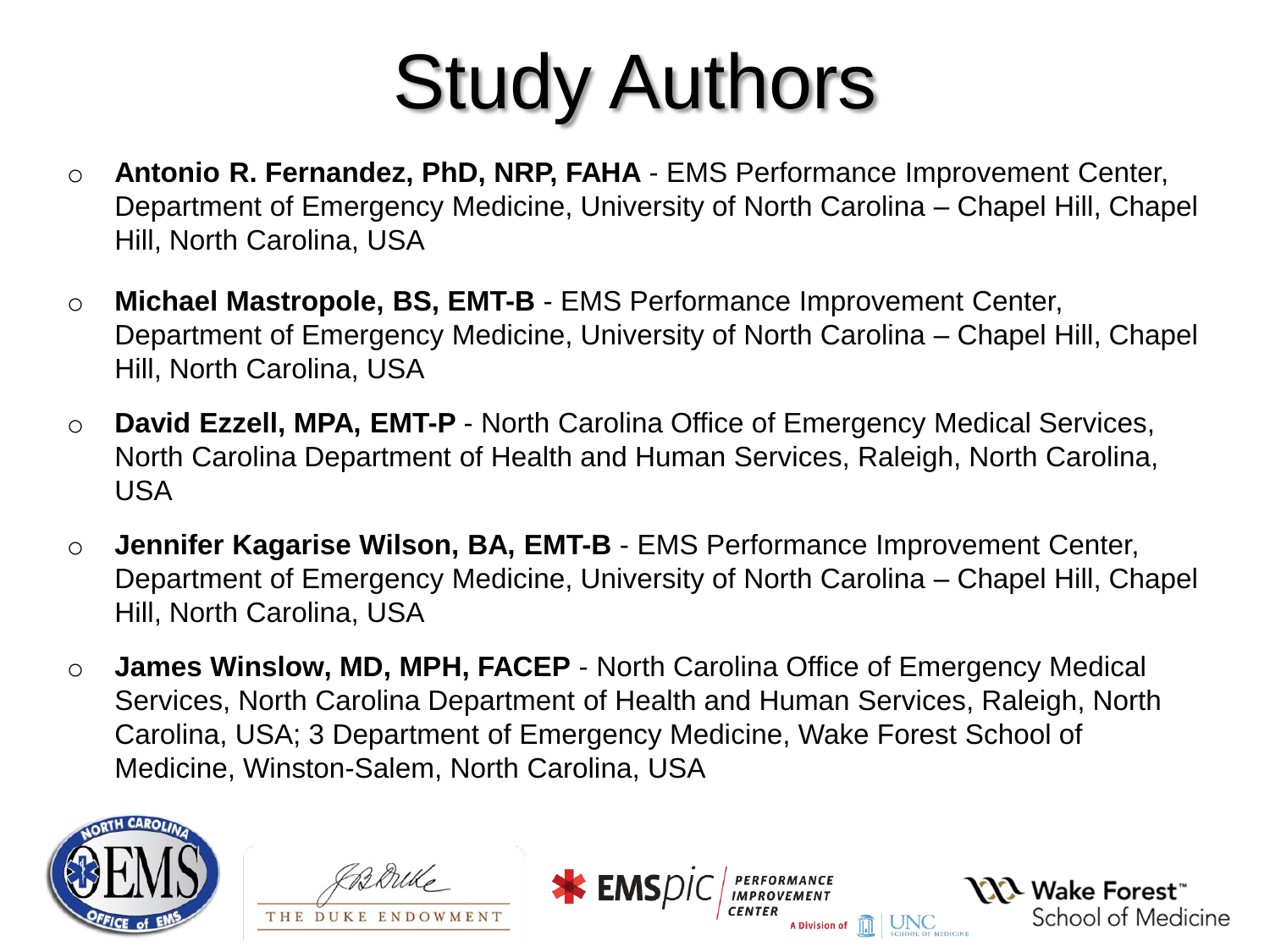## **Background**

The use of capnography can greatly assist EMS providers in objectively evaluating the patent's respiratory status as well as providing early identification of return of spontaneous circulation.







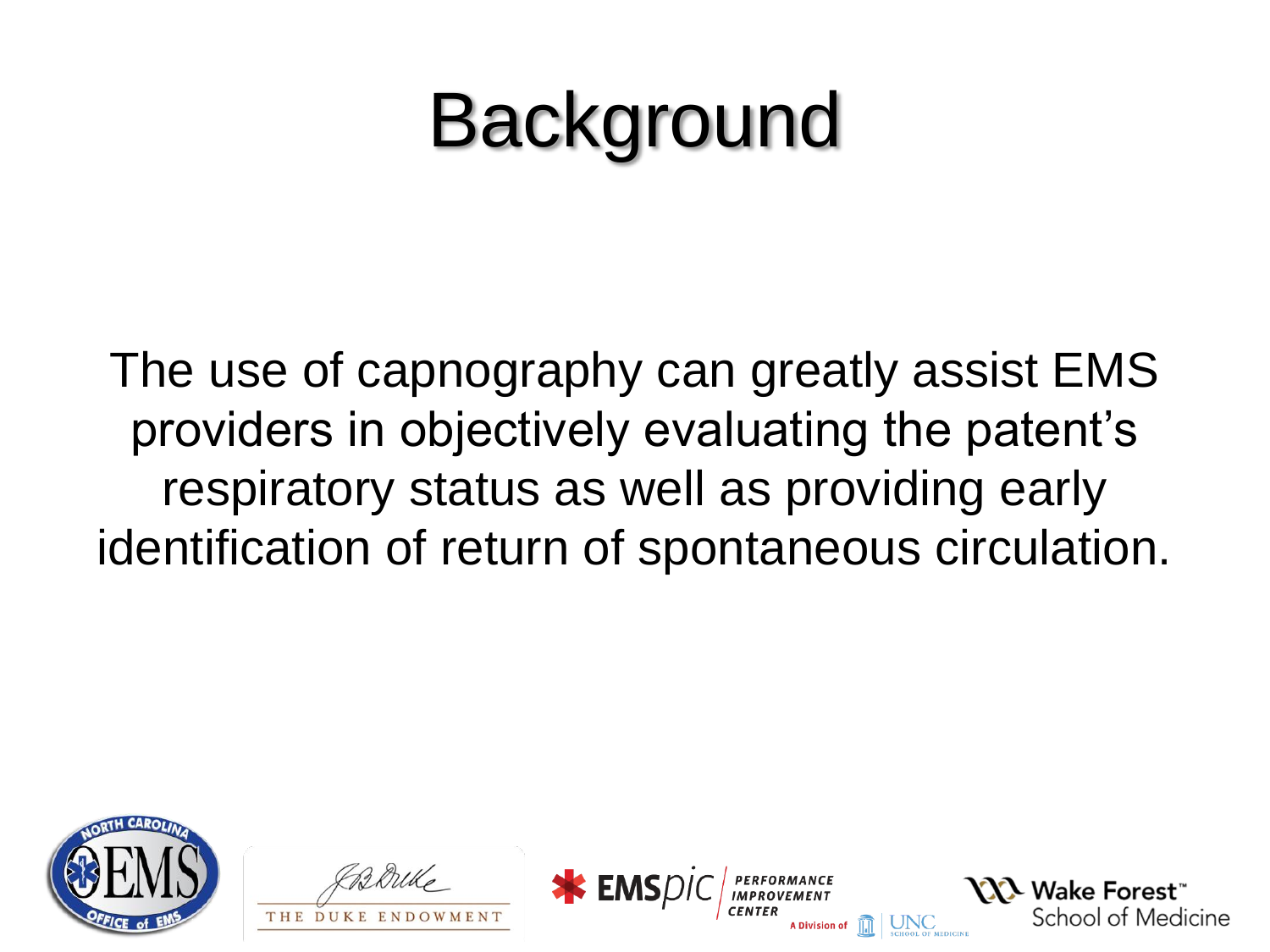# **Background**

- In January 2014, the North Carolina Office of EMS (NCOEMS) noted an apparent trend of decreasing reports of capnography use, statewide. Use of capnography had decreased 37.9% over the previous two years.
- In 2015, with the goal of increasing capnography use, the NCOEMS partnered the EMS Performance Improvement Center (EMSPIC) to deploy a statewide continuing education course focused on the utilization of capnography.
- The project was funded by The Duke Endowment.

**EMS**DIC **PERFORMANCE** 

**NA** Wake Forest



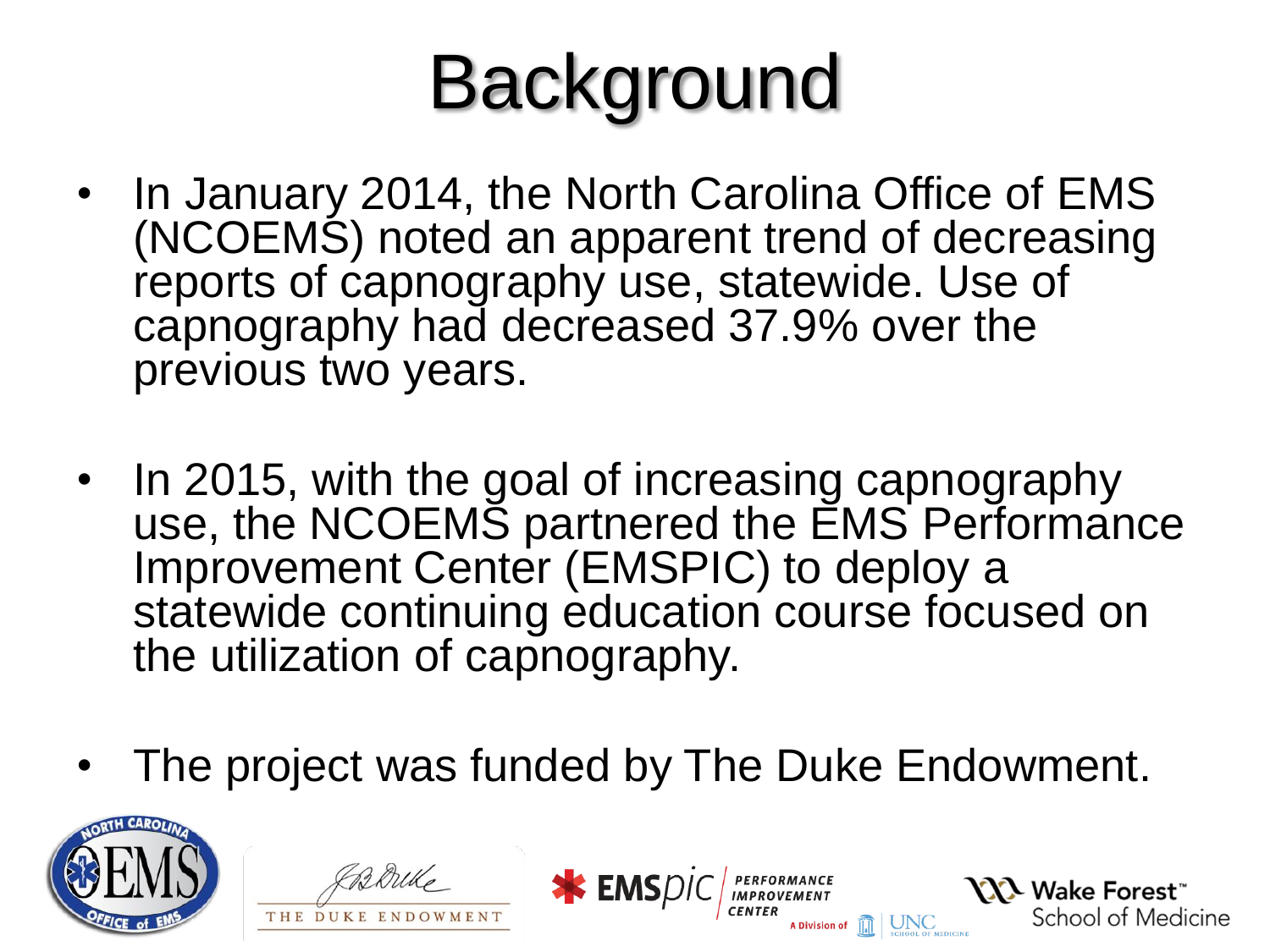# Study Objectives

The objective of this study was to evaluate the impact of a statewide continuing education course, focused on the utilization of capnography, on the frequency of capnography use in North Carolina.







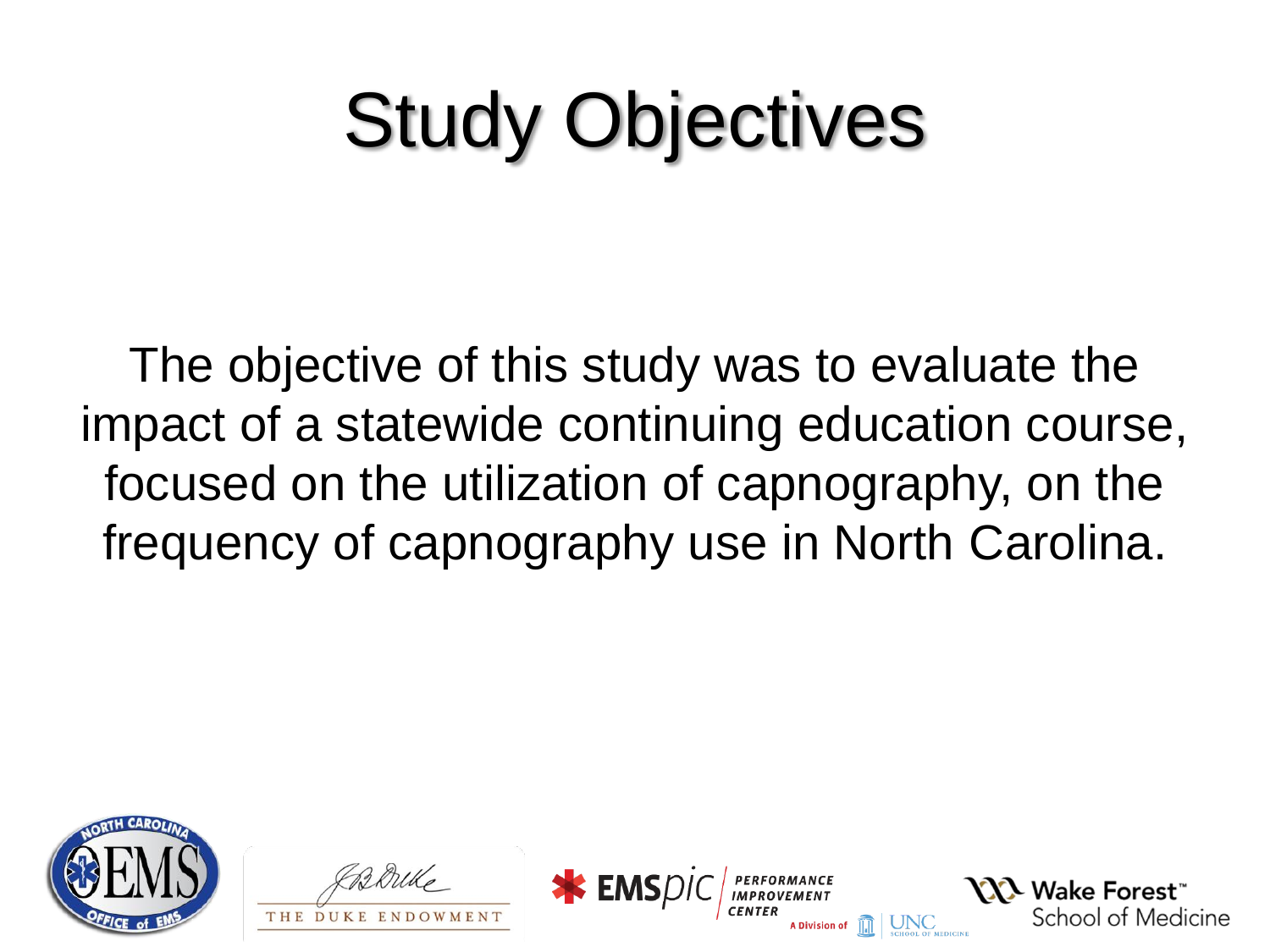# **Methods**

- In 2015, The NCOEMS and the EMSPIC recruited an internationally renowned EMS educator to provide critically acclaimed capnography training to EMS providers throughout NC.
	- From March to October 2015, Bob Page delivered his "Slap the Cap" course in 12 venues in the state as well as during the NC State EMS Conference.



**YXX Wake Forest**"





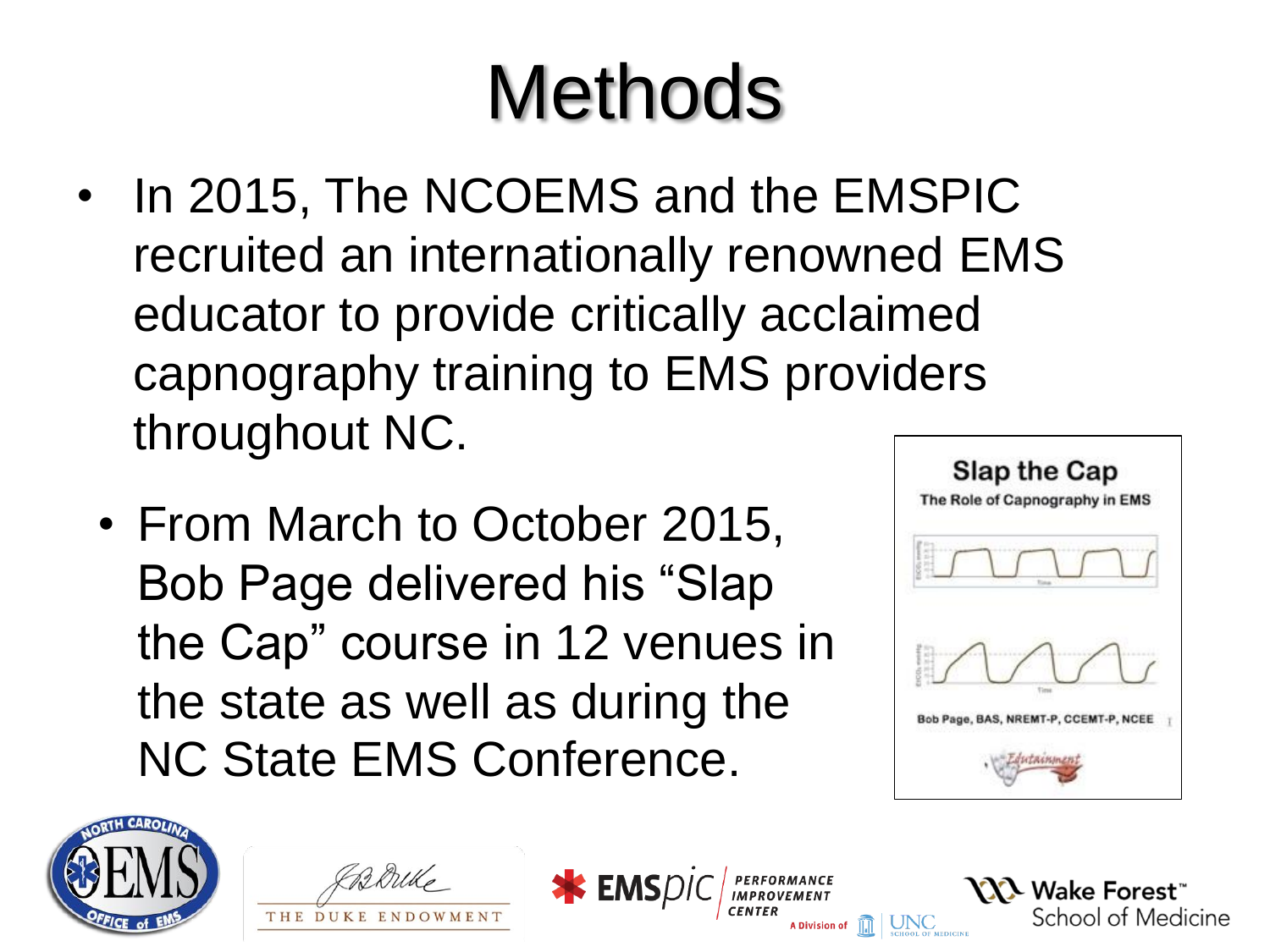# **Methods**

- There was no fee to attend the course and every credentialed EMS professional in NC received an email invitation from NCOEMS to attend.
- For all course attendees, assessments of capnography use were performed. Comparisons were made evaluating capnography use for each NC EMS provider in attendance for a 6 month period before the course and 6 months following course attendance.

**\*** EMSDIC

PERFORMANCE<br>IMPROVEMENT

**YXX** Wake Forest"



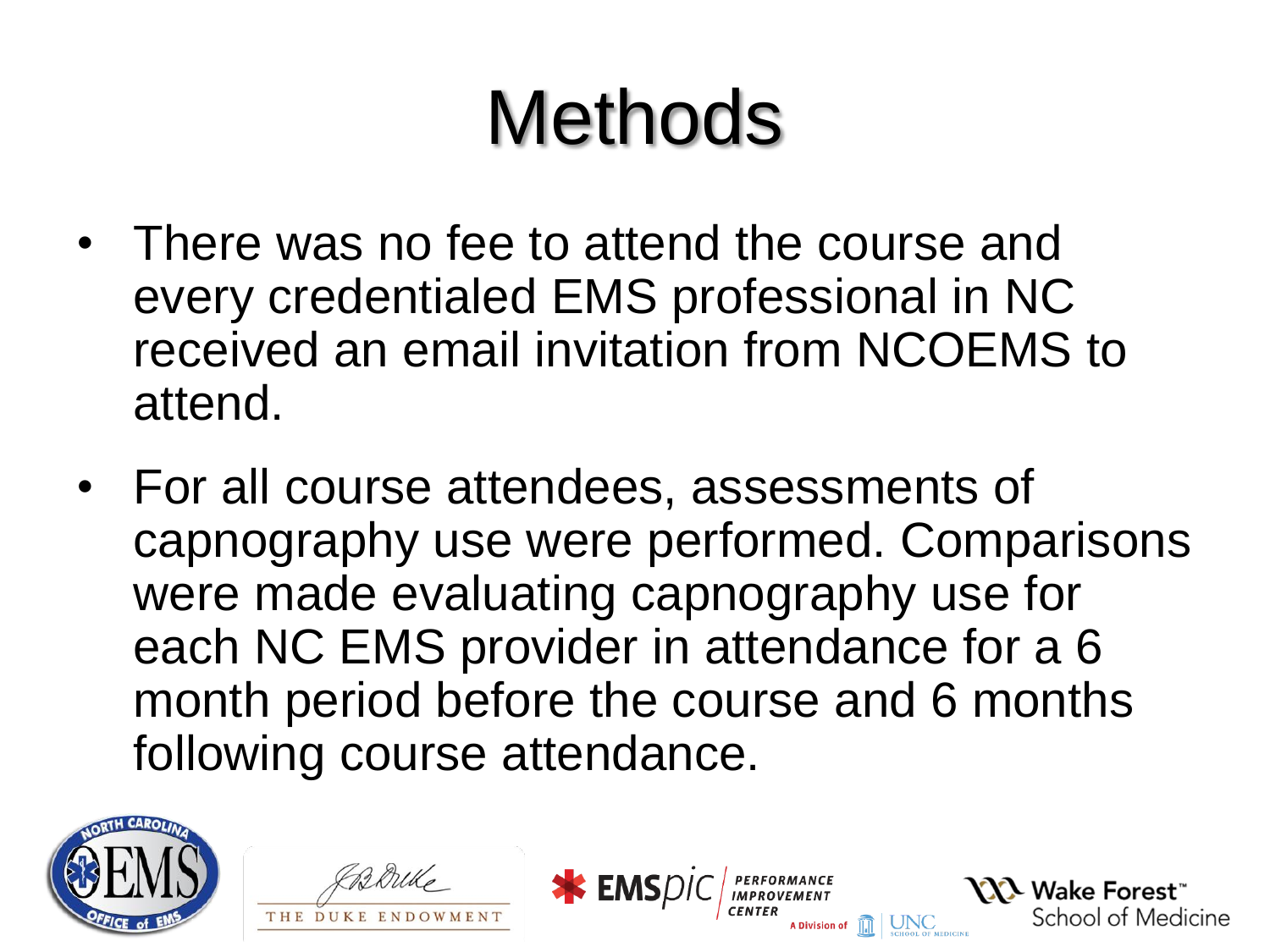# **Methods**

- This analysis was performed using patient care reports (PCRs) submitted to Prehospital Medical Information System (PreMIS)
- Statewide assessments of capnography use were also performed comparing use in 2014 and 2015.
- Data analysis was completed using Microsoft® Excel (Redmond, WA) and STATA® 12.1 (College Station, TX).

**\*** EMSDIC

**YXX** Wake Forest<sup>®</sup>



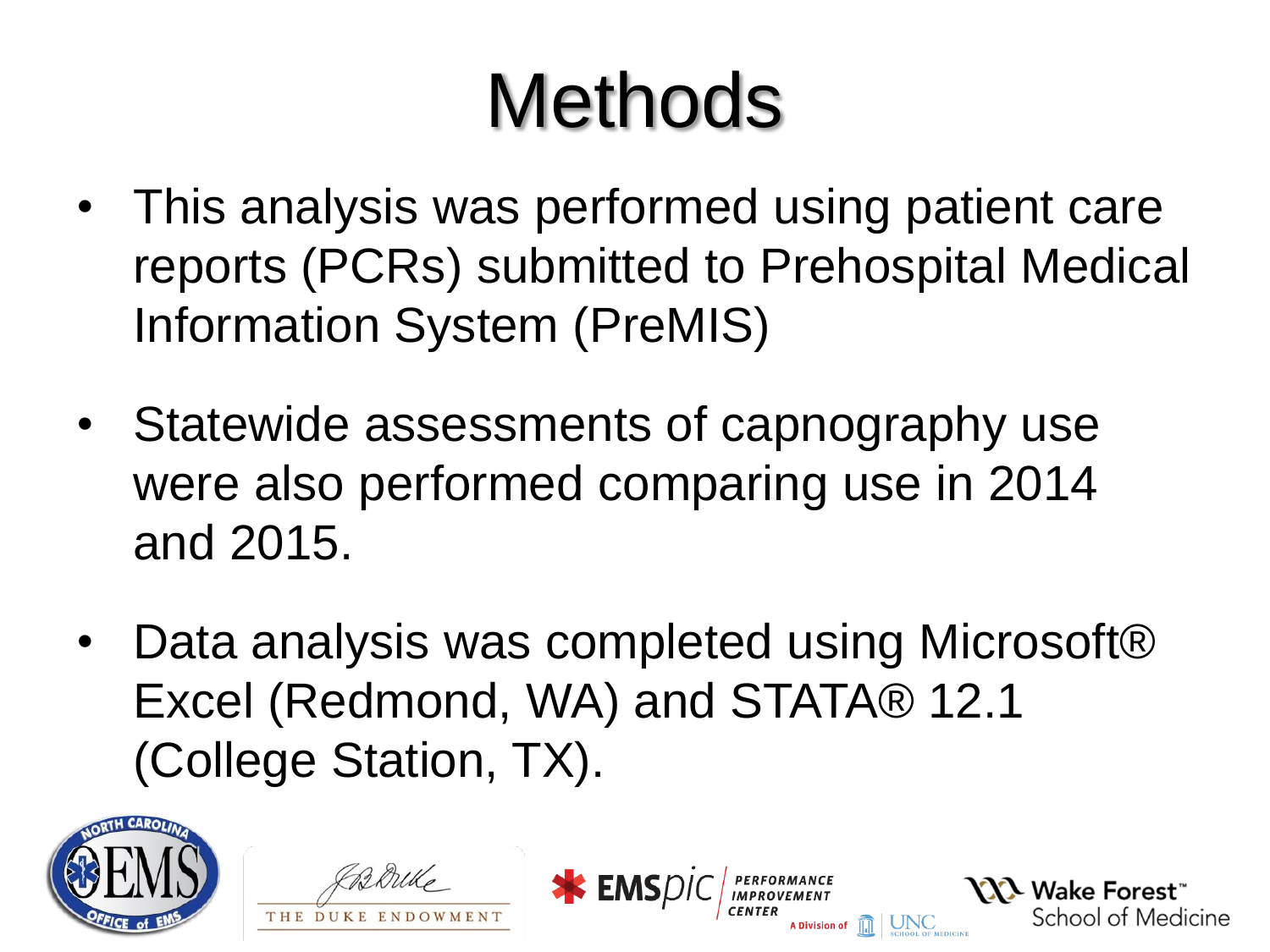- In 2015, there were 37,295 credentialed EMS professionals in NC.
- There were 552 (1.5%) EMS professionals who attended the capnography courses.
- Class size ranged from 12 to 93 attendees. Overall, there was a 241.0% increase in capnography use among those who attended the course when comparing their capnography use 6 months before the class to 6 months following.

**\*** EMSDIC

**YXX** Wake Forest<sup>\*</sup>



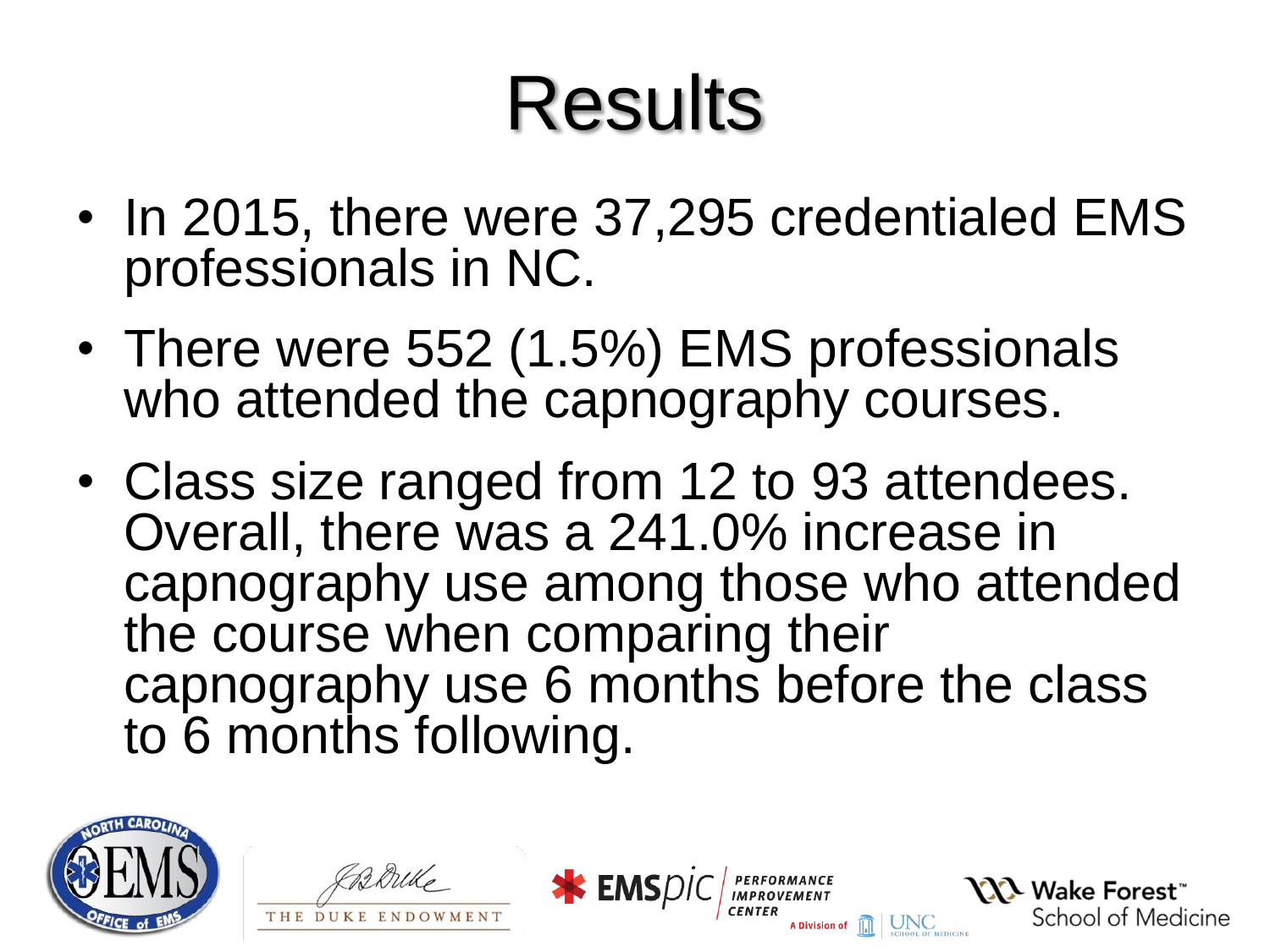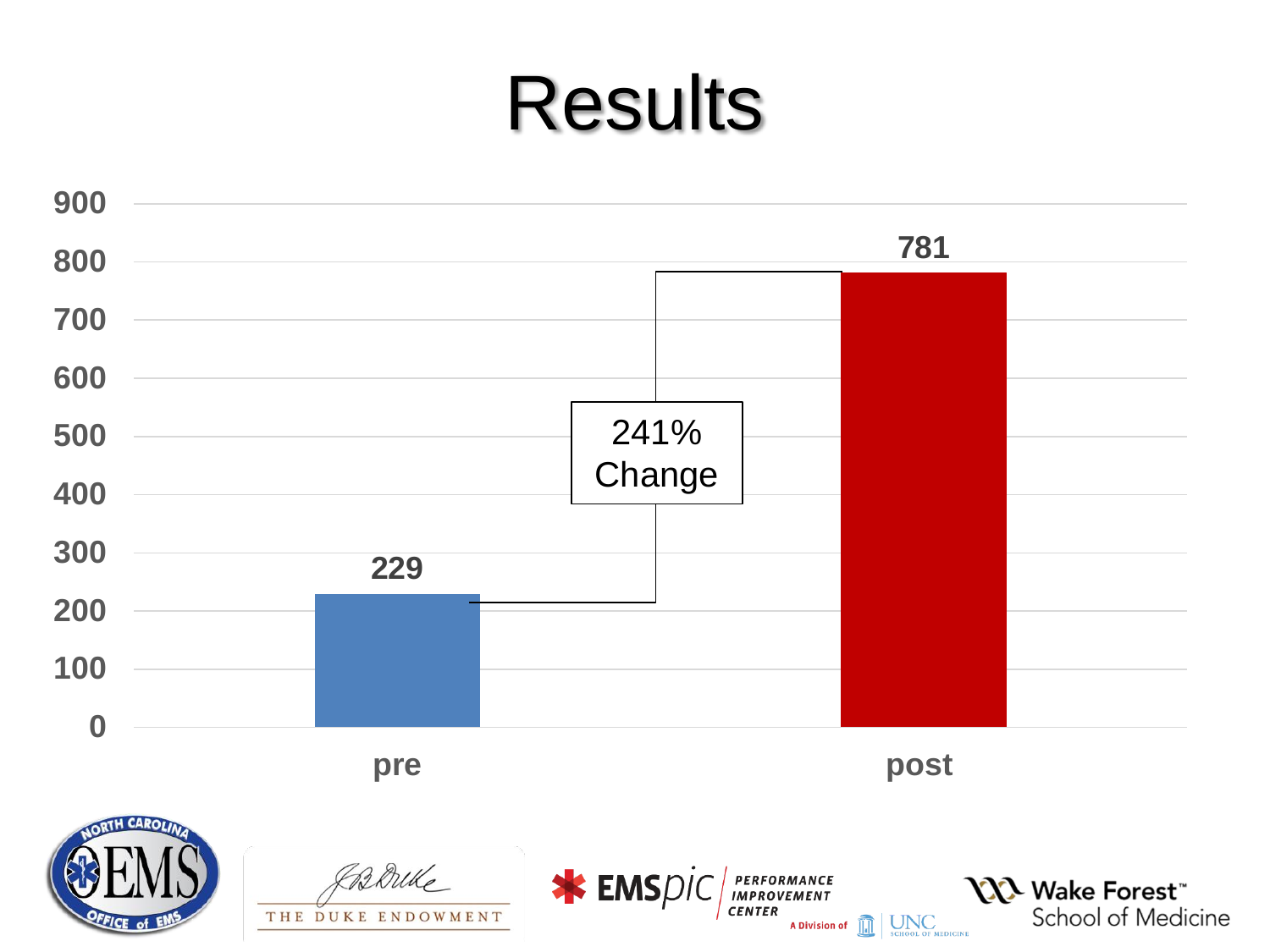• When evaluating specific classes, 61.5% (8) of those delivered around the state resulted in increased capnography use among attendees. Among those classes, the percent improvement ranged from 33.3% to 333.3%.







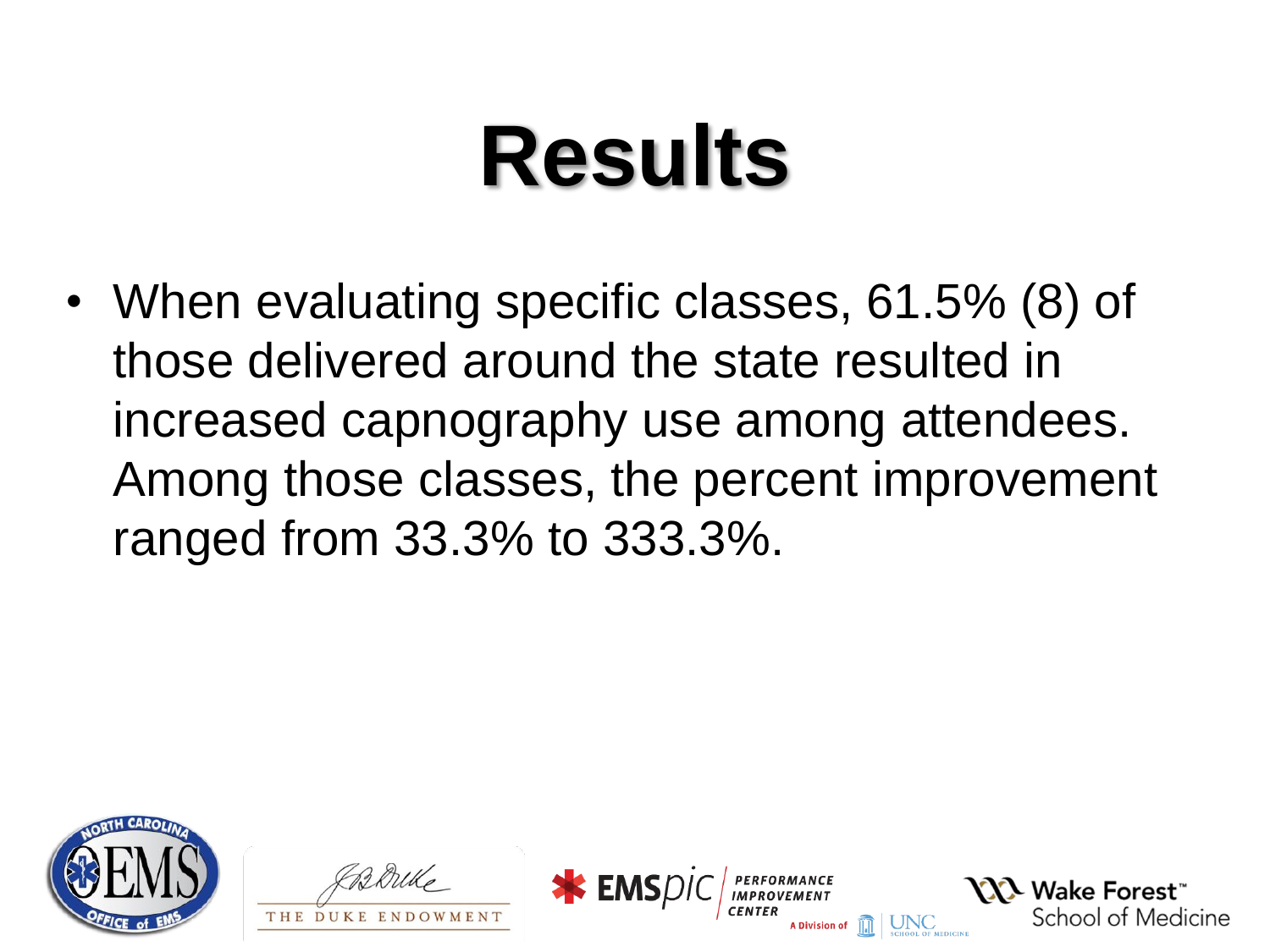

**-200.0%-100.0% 0.0% 100.0% 200.0% 300.0% 400.0%**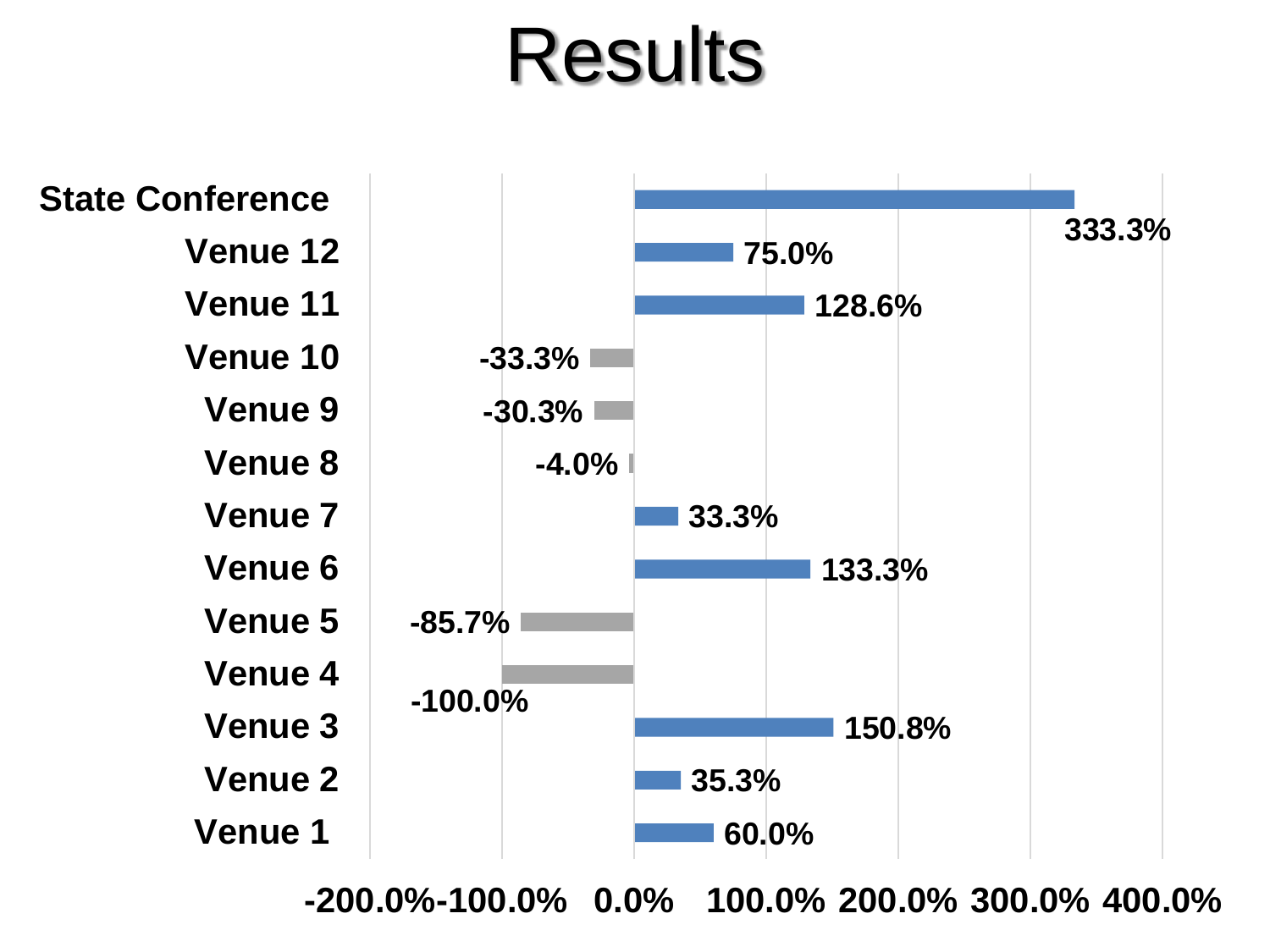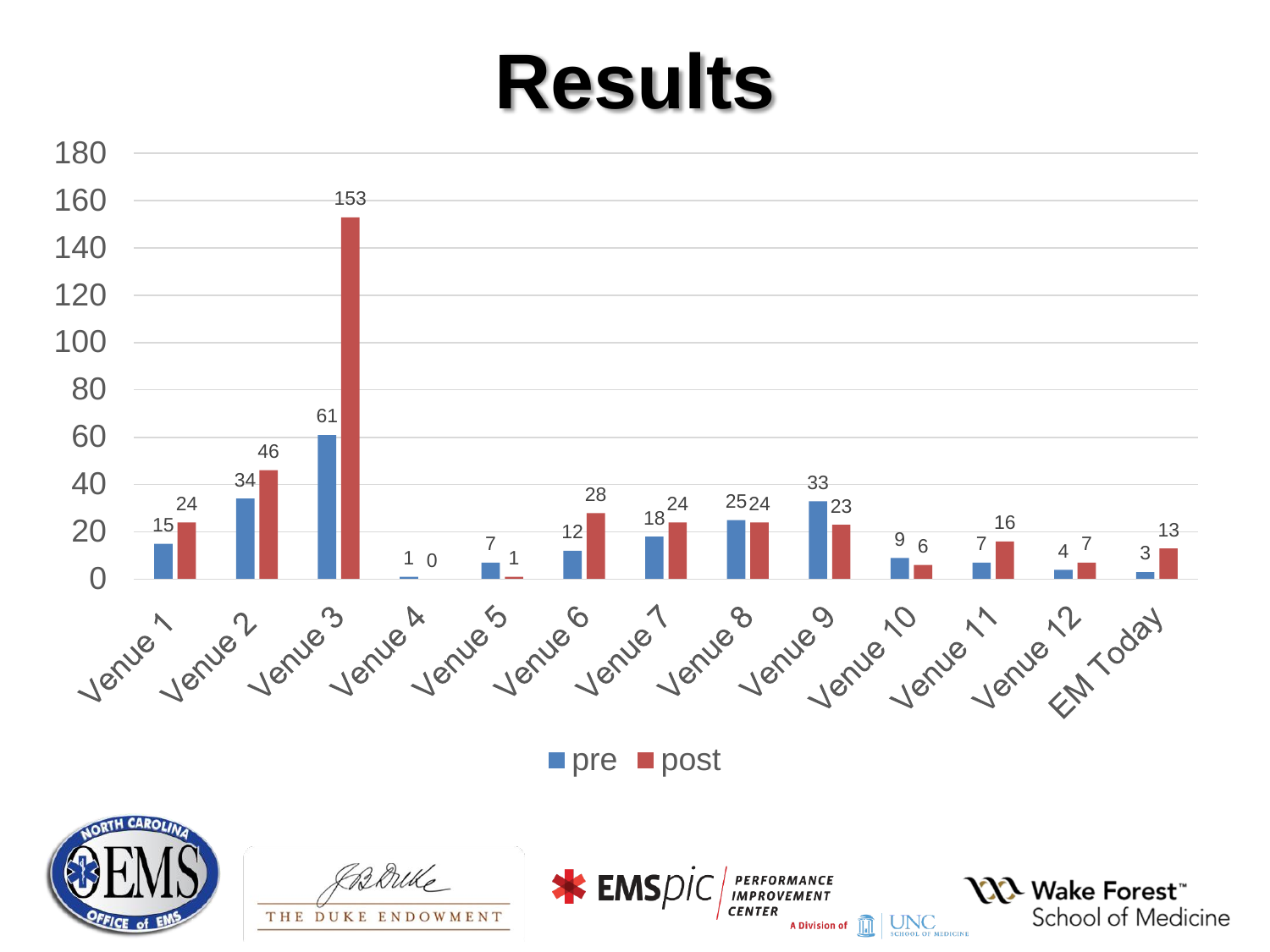

Results



#### Statewide capnography use in 2015 increased 34.5% when compared to 2014.

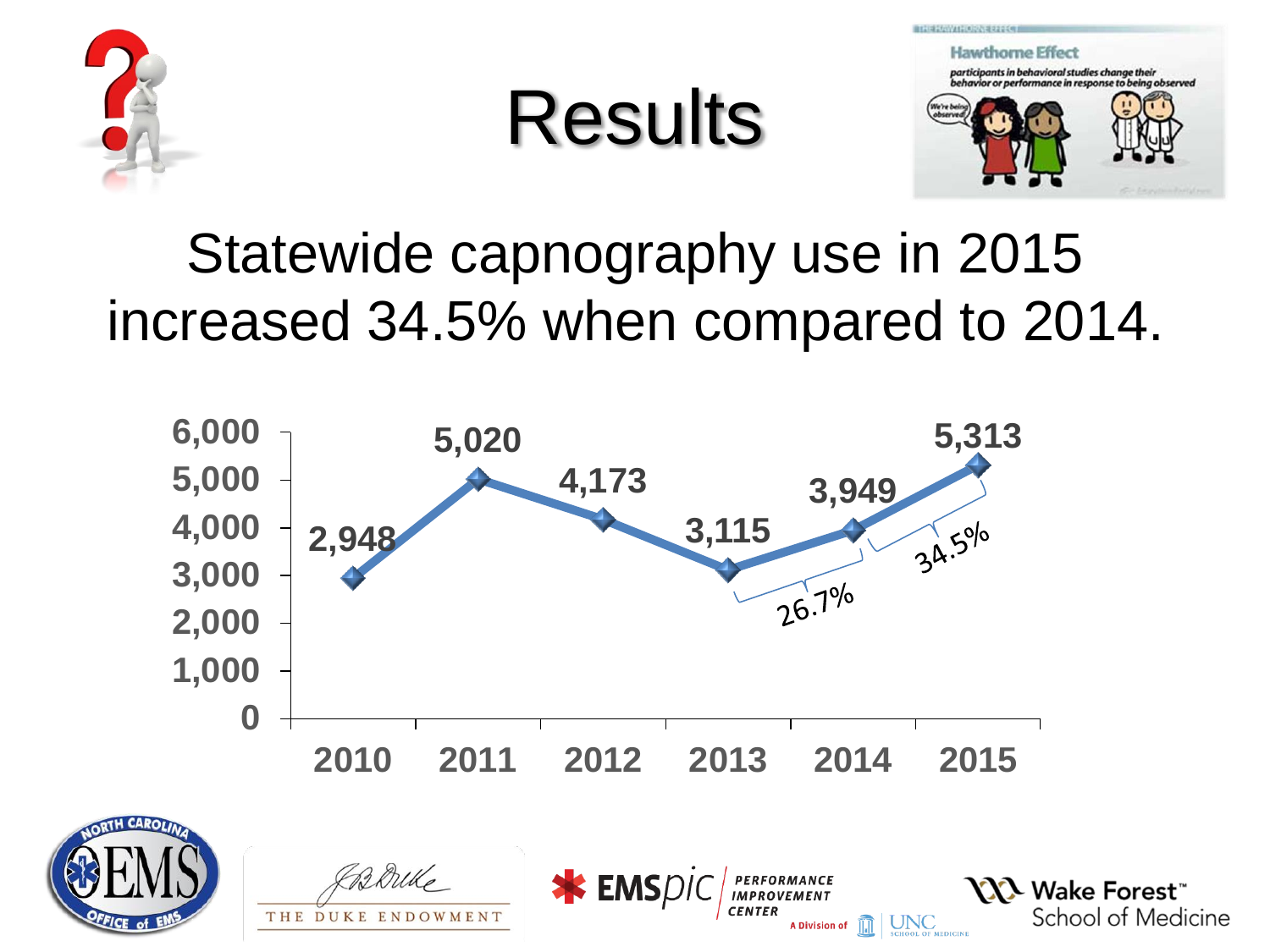## **Conclusions**

- Results indicated that a statewide continuing education course focused on capnography and delivered by an internationally renowned EMS educator was extremely successful in increasing capnography use among attendees in North Carolina.
- Although a small percentage of credentialed NC EMS providers attended the courses, statewide improvements in capnography use were realized, which may be suggestive of a Hawthorne Effect.
- Further study should assess if improvements in capnography use are maintained going forward as well as determining the impact on patient care and outcomes that may be related to increased use of capnography.

**\*** EMSDIC

PERFORMANCE<br>IMPROVEMENT

**YXI** Wake Forest"